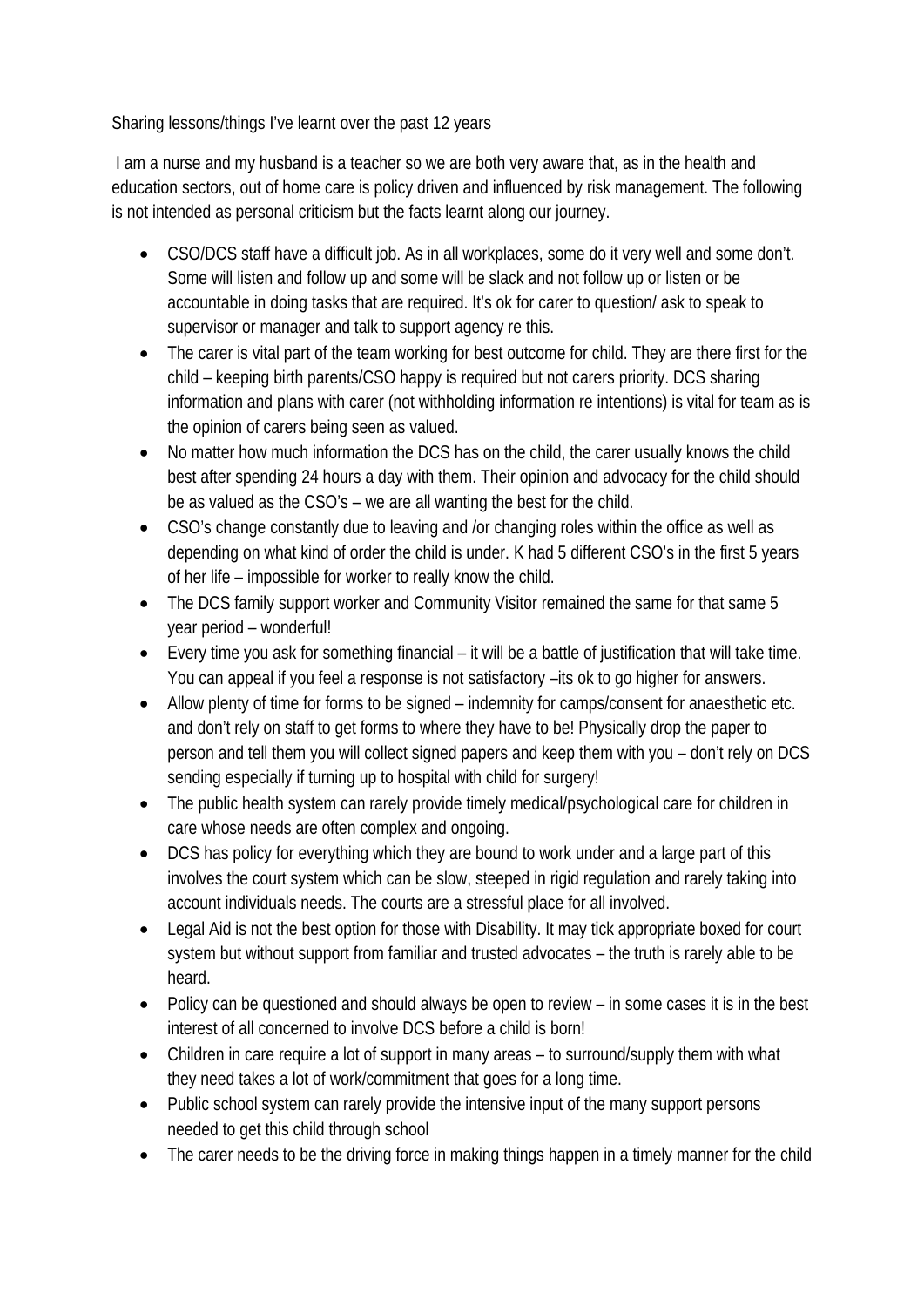- There are a large percentage of children in care who have disabilities physical, psychological and learning.
- Respite should not be used just at crisis time it needs to be in used to support a placement, allow that placement to continue to give stability and permanency in the childs life . Even if the eventual plan is reunification, in this season of this childs life they need stability – we need to put in place whatever it takes to maintain stable placements for these kids.
- There are not enough indigenous carers to fulfil the present policy of placement of indigenous children with indigenous carers.
- This seems to put indigenous carers under pressure to increase placement numbers
- The indigenous parents we have worked with were much more concerned with ongoing contact with their children that whether the carer they were with was indigenous and maintaining cultural identity was better served by ensuring the relationship between parent and child was maintained than increasing distance between them to serve policy of indigenous carer
- When parents with disability have children in care there is no point in providing them with advocacy means to be heard through disability/legal aid/recognised entity unless that support person/s is familiar and trusted ie has built relationship with them.
- The policy surrounding indigenous children in care seems to carry much more weight than other policy eg religion/contact when they should be given equal value
- Carers can feel very alone and confused in navigating systems they are thrust into eg Disability, Public Health, Indigenous culture supports, Centrelink, Foster care, Courts
- Its not easy to research family heritage particularly where there are indigenous and disability facets.
- Shared parenting can work even when the parents can't have children live with them
- There are a lot of wonderful carers making amazing sacrifices in their lives for the good of children in care and they are supported by family and friends
- There are a lot of amazing people working in many fields of providing for children in care from the DCS staff to health care professionals who bulk bill, from school staff who give extra time to Centrelink/Medicare staff who try to help with paperwork, from Foster Care Qld constantly lobbying government advocating for carers to small businesses who give discounts to carer families – we have some wonderful "villages" raising children.

Jenny Lanham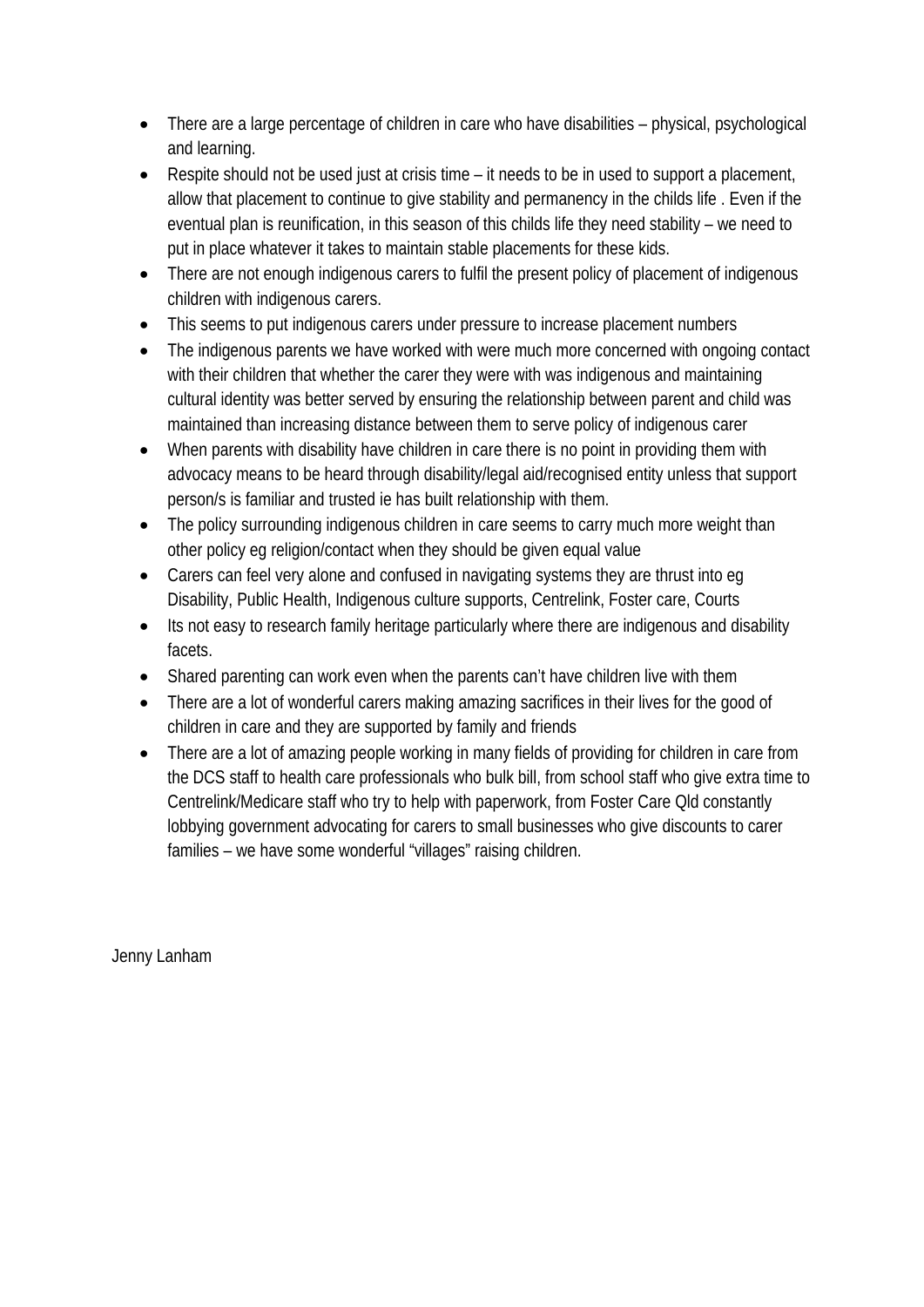My hopes, dreams and visions for the foster care system.

Our present care system sees an over representation of indigenous children in care – I'm not sure of the reason or answer for this but it is a bigger social issue than the foster care system can deal with, not something the foster care system can undertake alone to fix – it should be an integral societal issue involving many stakeholders. It needs to be looked into by passionate people committed to finding and sharing answers, listening to individuals and prepared to a long term search/research as well as long term finding solutions – it can't be undertaken as a "project" while funding and time allow or government in office dictate.

What the foster care system can do is make sure its doing the best it can for these children and their families – children in care are the primary concern of the Department of Communities (Child Safety). It's a fact that our system cannot support the Placement of Indigenous Children policy - we don't have enough indigenous carers or kinship carers to place all indigenous children with indigenous carers. Trying to increase indigenous carer numbers is a slow process and still does not keep up with demand. My husband and I have had numerous placements of indigenous children and in 2009 were granted by the courts 3rd party guardianship of 3 children whose father is indigenous. We understand this is not a common occurrence in the foster care and court systems and believe we have valuable insight into this situation.

In each of the very different care placements involving indigenous children, we found similar things - the main thing the parents wanted was to not lose contact/relationship with their children. This was their highest priority need. The fact that the carer was not indigenous was very low on their concerns – and in the many conversations with parents involved, most of their concerns were around "when will I get to see my children". In our final present placement situation, we have had conversations with the parents around their children being in our (non indigenous) care and for them, this has been an issue far outweighed by their desire to grow and maintain relationship with their children.

Over the past 10 ½ years, we have built a relationship with them that allows them to, not only entrust their children to us (albeit enforced), but to entrust their ongoing relationship with their children and the growth of their family unit to us.

I would love to see changes to policy that free DCS workers from the constraints of finding indigenous placements (that can prove to be to the detriment of the relationship birth parents can build with their children) and pour resourses into building within the general carer pool a framework that supports carers to commit to making contact and building relationship a mandatory part and priority of placement of indigenous children.

In our experience, providing the family with outings to Naidoc and other cultural events was good as an extra activity to grow cultural awareness in their children but what the parents really wanted was time with their children - this was the real cultural sharing. Having an indigenous family DCS worker who stayed as a constant in their lives, facilitating contact and supporting us in our cultural awareness was invaluable. I would love to see more resourses poured into training and growing the pool of indigenous workers from DCS who can support families and carer families in this way.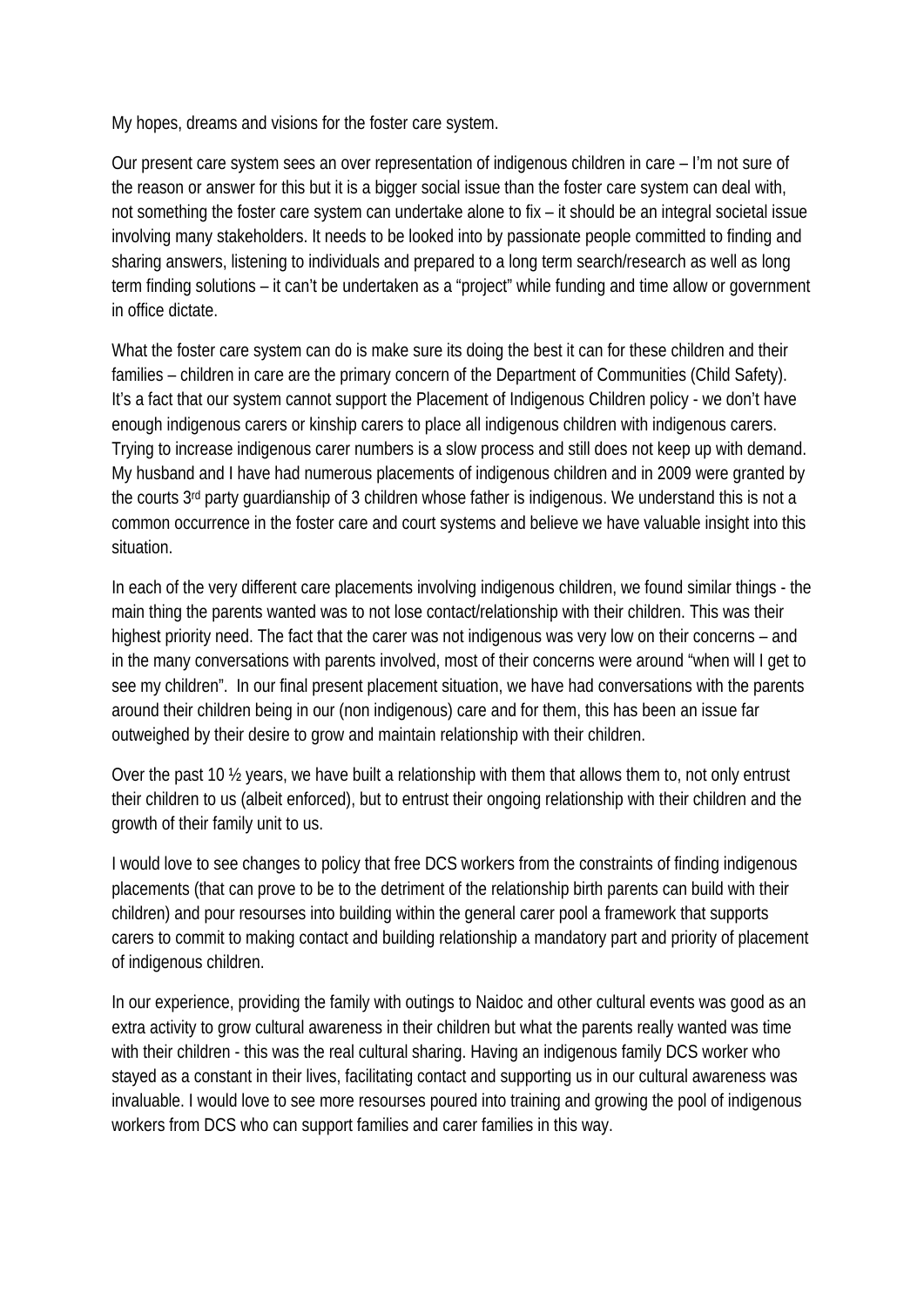The other good thing for these parents with disability was the recognised entity (IFACSS) taking time to build relationship with them then, through having a trust relationship gave the parents a secure environment to voice their wishes and be heard.

Some decisions made under policy and children placed with kin in preference to non indigenous carers, can be again putting policy before individual needs of children and families. If the placement with kin (or indigenous carers) reduces the prospect of children building relationship with parents then the validity of adhering to policy or the actual policy itself needs review. Where there is real possibility of children being returned to family, it is vital that in the interim time in care, these children are in a placement where the carers are committed to maintaining and growing the family relationship. The issue should be placing children where this is going to be a priority and not let the placement be dictated by policy that can work against the parents desires and wishes.

Where there is no possibility of children being reunified with indigenous birth parents, again I would love to see the priority of placement to not be dictated by rigid policy but to

- Provide for birth parents a culturally appropriate trusted forum where their wishes are heard
- See that stable permanency for children be given equal value to cultural awareness
- Not always assume the indigenous or kin placement is in the best interest of child or family
- Explore all options available and make decisions based on individual cases not only policy
- Support carers in commitment to family units and making relationship building a priority
- Providing indigenous staff/funding to grow with children in care and their families a on long term basis

I would also like to see a system which provides appropriate support for birth parents with intellectual disability. The court system dictates the requirement of legal aid lawyer to represent these parents with the expected outcome of a clear indication that the parents will understand procedure and process. I found the court process confusing, rigid and intimidating so cannot imagine how overwhelming it must have been for these 2 people with an intellectual disability.

The DCS had arranged an independent consultant to present a document for the courts detailing time spend with all involved parties but particularly with the birth parents in the presence of their own chosen support person, a Kyabra support worker they knew and trusted. After witnessing court proceedings, I felt doubtful that this document had even been read by the presiding judge - all his questions re the parents understanding of situation were clearly answered in this document but the need to tick the "lawyer box" meant subjecting these parents to more processes that caused them distress. They had also been through numerous court processes and legal aid interviews when orders were taken by DCS on their 3 children in past years – the documents would be available if time was taken to look into it and that may have saved them (and us and the public purse!) from returning 3 times to court for the most recent guardianship order.

I see also a large number of children with disability in care (that being physical, intellectual and learning) – not that anyone seems to have figures on that when I ask? In recent years, there has been much said about attachment disorders and the effect of disrupted attachment on brain development and consequent learning.